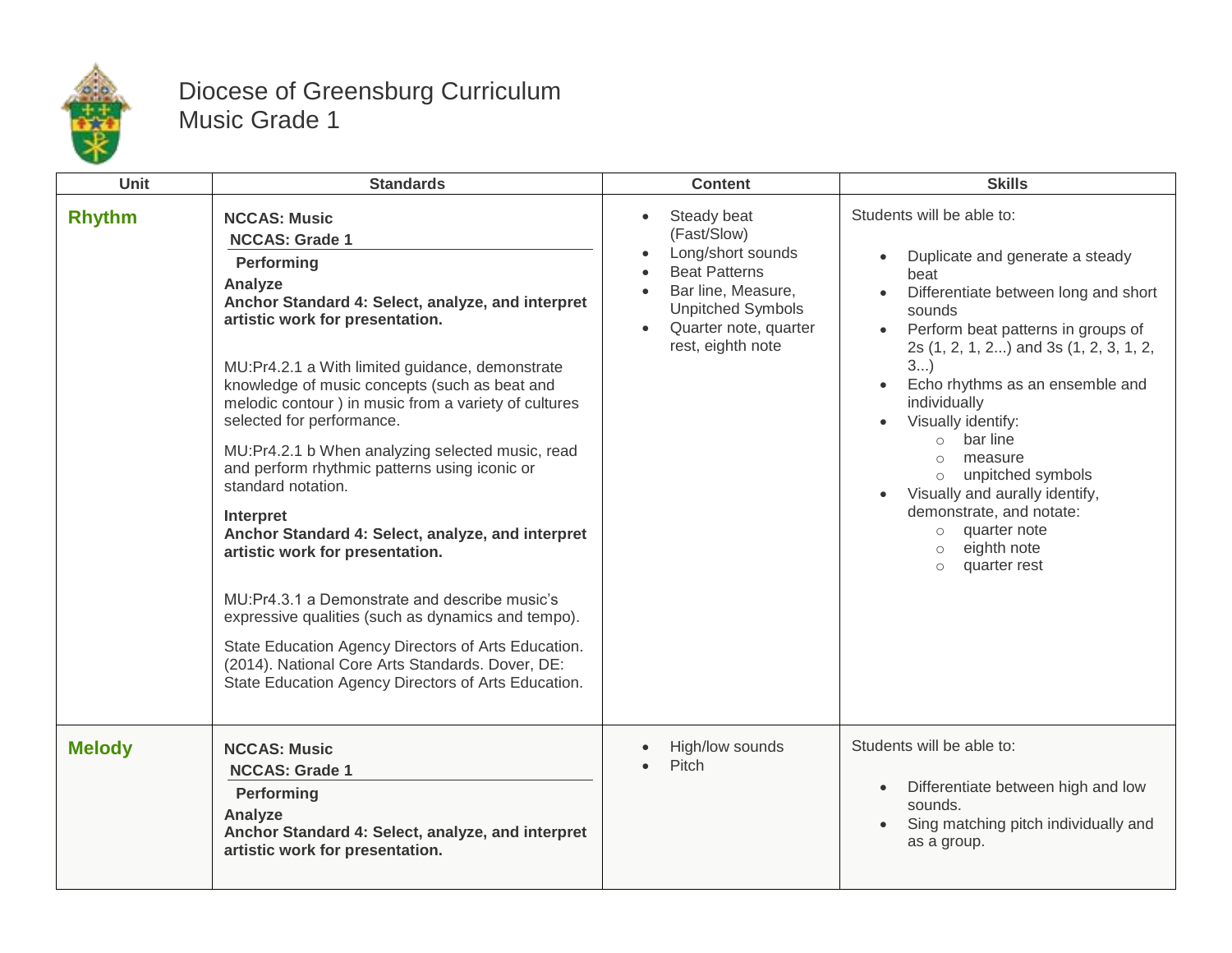| Unit              | <b>Standards</b>                                                                                                                                                                                                                                                                                                                                                                                                                                                                                                                                                                                                                                                                                       | <b>Content</b>                                                         | <b>Skills</b>                                                                                                                                                                                 |
|-------------------|--------------------------------------------------------------------------------------------------------------------------------------------------------------------------------------------------------------------------------------------------------------------------------------------------------------------------------------------------------------------------------------------------------------------------------------------------------------------------------------------------------------------------------------------------------------------------------------------------------------------------------------------------------------------------------------------------------|------------------------------------------------------------------------|-----------------------------------------------------------------------------------------------------------------------------------------------------------------------------------------------|
|                   | MU:Pr4.2.1 a With limited guidance, demonstrate<br>knowledge of music concepts (such as beat and<br>melodic contour ) in music from a variety of cultures<br>selected for performance.<br>MU:Pr4.2.1 b When analyzing selected music, read<br>and perform rhythmic patterns using iconic or<br>standard notation.<br><b>Interpret</b><br>Anchor Standard 4: Select, analyze, and interpret<br>artistic work for presentation.<br>MU:Pr4.3.1 a Demonstrate and describe music's<br>expressive qualities (such as dynamics and tempo).<br>State Education Agency Directors of Arts Education.<br>(2014). National Core Arts Standards. Dover, DE:<br>State Education Agency Directors of Arts Education. |                                                                        | Visually identify, perform, and notate<br>melodic patterns individually and in a<br>variety of groups:<br>O SOMILA<br>$\circ$ DO RE                                                           |
| <b>Expression</b> | <b>NCCAS: Music</b><br><b>NCCAS: Grade 1</b><br><b>Creating</b><br><b>Present</b><br>Anchor Standard 3: Refine and complete artistic<br>work.<br>MU:Cr3.2.1 a With limited guidance, convey<br>expressive intent for a specific purpose by<br>presenting a final version of personal musical ideas<br>to peers or informal audience.<br>Performing<br>Interpret<br>Anchor Standard 4: Select, analyze, and interpret<br>artistic work for presentation.                                                                                                                                                                                                                                                | Loud/soft sounds<br>$\bullet$<br>Fast/slow sounds<br>Cues<br>$\bullet$ | Students will be able to:<br>Identify and demonstrate musical<br>$\bullet$<br>contrasts<br>o loud/soft<br>o fast/slow<br>Respond to a conductor<br>Perform in an ensemble and<br>individually |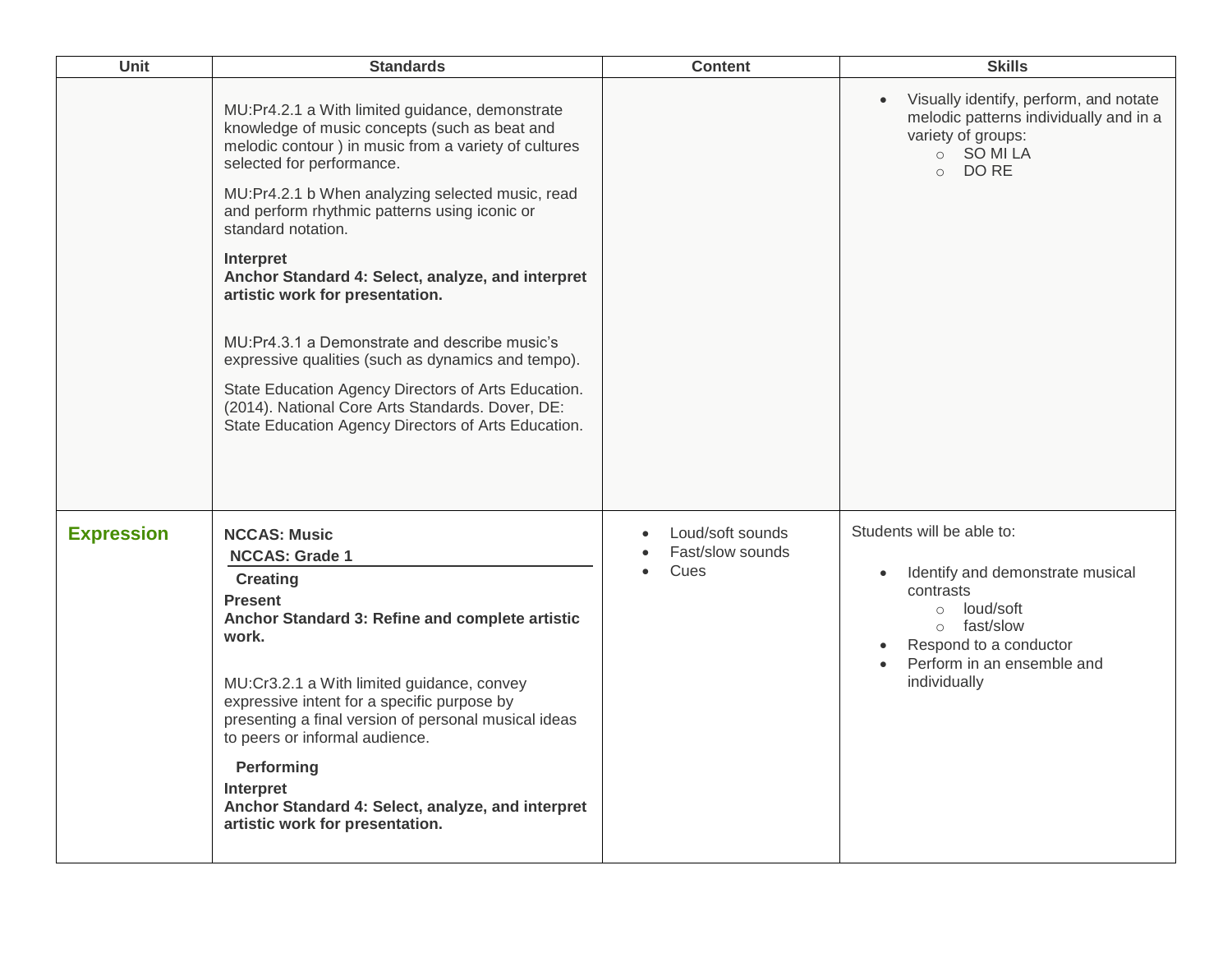| <b>Unit</b>   | <b>Standards</b>                                                                                                                                                                                                                                                                                                                                                                                                                                                                                                                                                                                                                                                                                                            | <b>Content</b>                                                                                         | <b>Skills</b>                                                                                                                                                                                                                                                                                                                                                   |
|---------------|-----------------------------------------------------------------------------------------------------------------------------------------------------------------------------------------------------------------------------------------------------------------------------------------------------------------------------------------------------------------------------------------------------------------------------------------------------------------------------------------------------------------------------------------------------------------------------------------------------------------------------------------------------------------------------------------------------------------------------|--------------------------------------------------------------------------------------------------------|-----------------------------------------------------------------------------------------------------------------------------------------------------------------------------------------------------------------------------------------------------------------------------------------------------------------------------------------------------------------|
|               | MU: Pr4.3.1 a Demonstrate and describe music's<br>expressive qualities (such as dynamics and tempo).<br><b>Rehearse, Evaluate and Refine</b><br>Anchor Standard 5: Develop and refine artistic<br>techniques and work for presentation.<br>MU:Pr5.1.1 a With limited guidance, apply personal,<br>teacher, and peer feedback to refine performances.<br><b>Present</b><br>Anchor Standard 6: Convey meaning through the<br>presentation of artistic work.<br>MU:Pr6.1.1 a With limited guidance, perform music<br>for a specific purpose with expression.<br>State Education Agency Directors of Arts Education.<br>(2014). National Core Arts Standards. Dover, DE:<br>State Education Agency Directors of Arts Education. |                                                                                                        |                                                                                                                                                                                                                                                                                                                                                                 |
| <b>Timbre</b> | <b>NCCAS: Music</b><br><b>NCCAS: Grade 1</b><br>Performing<br>Interpret<br>Anchor Standard 4: Select, analyze, and interpret<br>artistic work for presentation.<br>MU:Pr4.3.1 a Demonstrate and describe music's<br>expressive qualities (such as dynamics and tempo).<br><b>Rehearse, Evaluate and Refine</b><br>Anchor Standard 5: Develop and refine artistic<br>techniques and work for presentation.<br>MU:Pr5.1.1 a With limited guidance, apply personal,<br>teacher, and peer feedback to refine performances.                                                                                                                                                                                                      | Different uses of the<br>$\bullet$<br>voice<br>Classroom<br><i>instruments</i><br>Environmental sounds | Students will be able to:<br>Differentiate between and use<br>different voices: sing, speak,<br>whisper, shout<br>Play and explore various classroom<br>instruments<br>Recognize sounds produced from<br>environmental sounds, vocal<br>projection, and musical instruments<br>Explore and distinguish sounds<br>produced by the body and rhythm<br>instruments |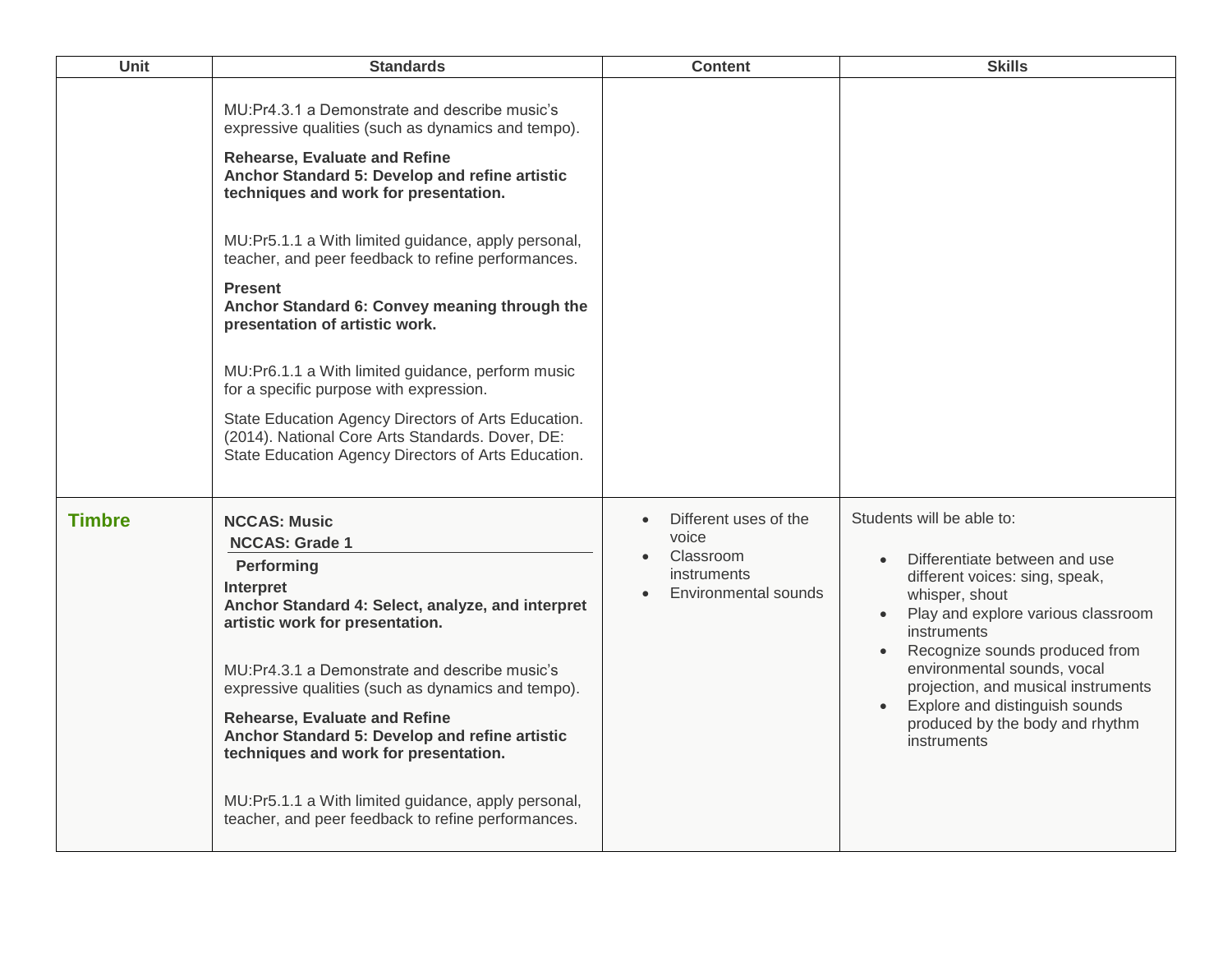| <b>Unit</b> | <b>Standards</b>                                                                                                                                                                                                                                                                                                                                                                                                                                                                                                                                                                                                                                                                                                                                                                                                                                       | <b>Content</b>                                                        | <b>Skills</b>                                                                                                                                                                                                   |
|-------------|--------------------------------------------------------------------------------------------------------------------------------------------------------------------------------------------------------------------------------------------------------------------------------------------------------------------------------------------------------------------------------------------------------------------------------------------------------------------------------------------------------------------------------------------------------------------------------------------------------------------------------------------------------------------------------------------------------------------------------------------------------------------------------------------------------------------------------------------------------|-----------------------------------------------------------------------|-----------------------------------------------------------------------------------------------------------------------------------------------------------------------------------------------------------------|
|             | MU:Pr5.1.1 b With limited guidance, use suggested<br>strategies in rehearsal to address interpretive<br>challenges of music.<br><b>Present</b><br>Anchor Standard 6: Convey meaning through the<br>presentation of artistic work.<br>MU:Pr6.1.1 a With limited guidance, perform music<br>for a specific purpose with expression.<br>MU:Pr6.1.1 b Perform appropriately for the audience<br>and purpose.<br><b>Responding</b><br>Analyze<br>Anchor Standard 7: Perceive and analyze artistic<br>work<br>MU:Re7.2.1 a With limited guidance, demonstrate<br>and identify how specific music concepts (such as<br>beat or pitch) are used in various styles of music for<br>a purpose.<br>State Education Agency Directors of Arts Education.<br>(2014). National Core Arts Standards. Dover, DE:<br>State Education Agency Directors of Arts Education. |                                                                       |                                                                                                                                                                                                                 |
| <b>Form</b> | <b>NCCAS: Music</b><br><b>NCCAS: Grade 1</b><br>Performing<br>Analyze<br>Anchor Standard 4: Select, analyze, and interpret<br>artistic work for presentation.<br>MU:Pr4.2.1 a With limited guidance, demonstrate<br>knowledge of music concepts (such as beat and<br>melodic contour) in music from a variety of cultures<br>selected for performance.                                                                                                                                                                                                                                                                                                                                                                                                                                                                                                 | Echo songs<br>Phrases<br>AB form<br>Same/different<br>musical phrases | Students will be able to:<br>Sing echo songs<br>Identify musical phrases that are<br>the same and different<br>Experience songs in AB form<br>$\bullet$<br>Aurally identify and demonstrate<br>songs in AB form |